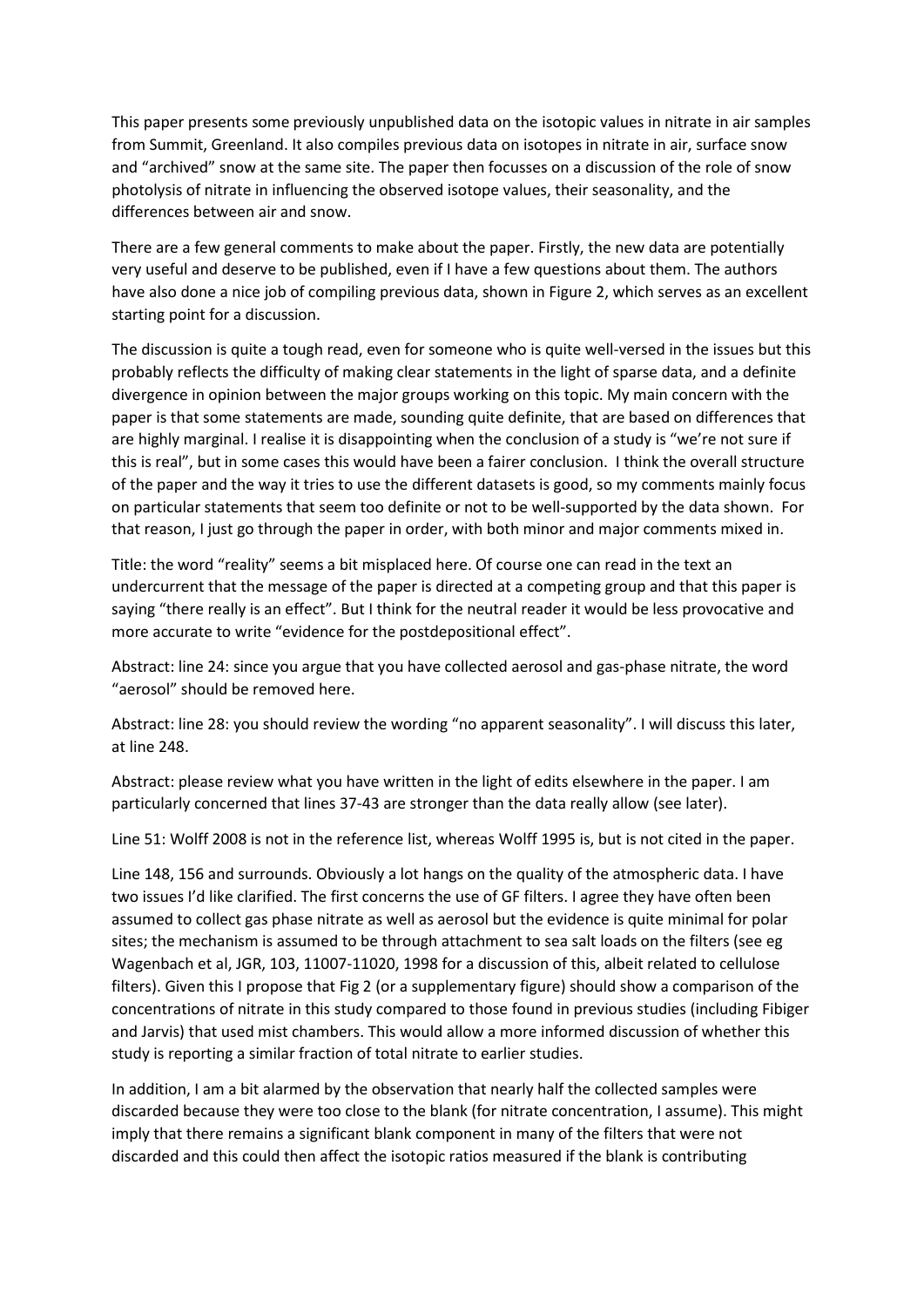significantly. Please comment on this (I would assume you have some isotopic measurements on blank filters?).

Figure 1: I find it a bit strange that you choose not to plot the data chronologically but instead that you have Jan to Jul 2002 followed by Jul-Dec 2001. I would propose plotting the data chronologically (jul-Jul) in Fig 1, and from Jan-Jan in Fig 2.

Line 208-209. I don't request a change but I note that this is a bit circular. You use the similarity in seasonality to support your seasonal assignments in snowpack, and then later you use the same alignment as evidence that capdelta-17O in particular is unaffected by photochemistry.

Line 243. You attribute spikes to Arctic Haze events. Could it also be that it reflects more efficient scavenging during inputs of high sea salt (you would be able to support or deny this by looking at seasalt in the aerosol data)?

Line 248. You say there is no distinct seasonality in the atmospheric 15N. But I look at Fig 2b, where you also show the snowpack 15N from Geng, which you claim has a clear seasonality. While obviously the aerosol data have large variability within each month, I see just as strong a seasonal dip in the aerosol data as I see a seasonal peak in the snowpack data. In the end this isn't crucial because it's the differences between the air and the snowpack in different months (which is clear) that you focus on, but still please reword more cautiously.

Line 257: "(18O) displayed an almost identical seasonal pattern with Δ17O(NO3) as expected". I'm sure if I'd read your previous papers I would know why this was expected but it's not obvious, given that the former is a mass dependent fractionation and the latter is a mass independent one that could be quite separate. Please spell out why it's expected.

Figure 2. In part a, please clarify that the curve refers to the actinic dose (not "does") that would have been experienced by the snowpack samples.

Fig 2e: I assume these seasalt data refer to the snowpack data (but then which: Geng et al?). Please clarify this in the caption. Also, I'd be really surprised if the Na are in mg/L, surely they are ppb or ug/L?

Fig 2 caption. "The vertical lines represent the interval of seasons". I don't understand what this means. Are the error bars the differences between years for the same month/period, or are they the variability within a month or season. This is crucial to understanding what values are significantly different to others.

Line 290. This is the first case where I really feel you say things the data don't support. You refer to a progression of 15N from atmosphere to surface to snowpack. However when looking at Figure 2, it would be really stretching it to say that the surface snow data of Fibiger et al are significantly different from the snowpack data, taking into account the error bars shown. I agree there is a difference between the single Jarvis data point but as you later question this data I don't feel it's justified to make a wide-ranging and repeated statement about a progression on the basis of that. To me this is a place where you have to say that there is a clear difference between atmosphere and snow, but the data are insufficient to state with any certainty whether the surface snow and snowpack are different. The same issue is repeated in line 340.

(As an aside if the Jarvis atmospheric data in Fig 2b are right then the variability in the atmosphere between years is also too high to make a clear statement but I think it's Ok just to have noted the discrepancy).